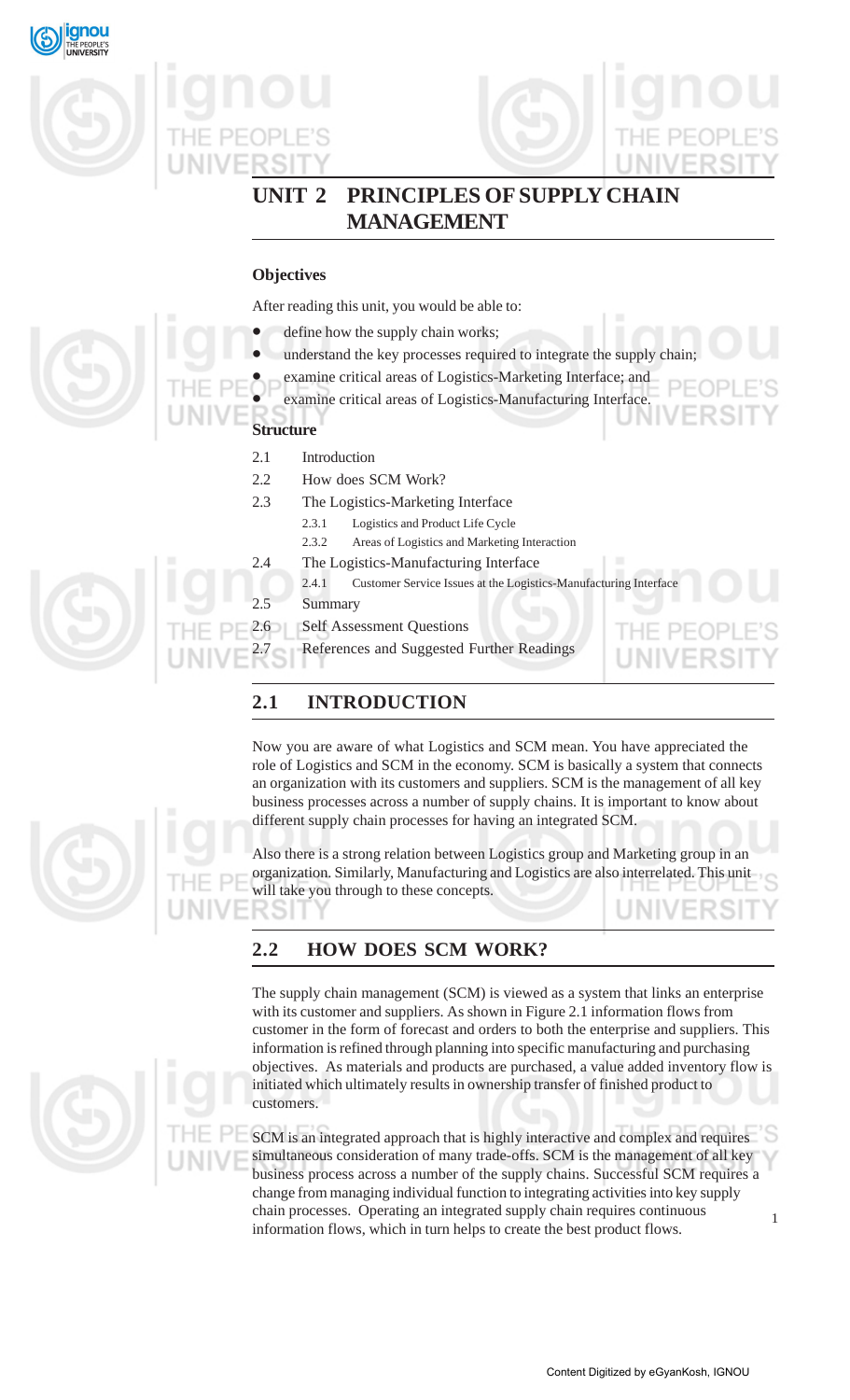

**Figure 2.1: Supply Chain System**

# *Source***: Logistics Management, Bowersox et al., 1986**

The customer remains the primary focus of the process. However, improved linkages with supplies are necessary because controlling uncertainty in customer demand, manufacturing processes and supplier performances are critical for effective SCM. The key processes for the integrated SCM (Figure 2.2) are as follows:

# **Customer Relationship Management**

This is the process to identify the key customers. With customer moving to centre stage, more companies have begun to treat a customer as a value independent entity. The companies no longer view sales as selling of their products, but as selling of relationships, solutions, support and care. Customer relationship teams develop and implement partnering program with key customer. Product and service agreements specifying the level of performance are established with these key customers.





**Figure 2.2: Supply Chain Process for Integrated SCM** *Source***: Lambert 1998**

 $\mathcal{L}$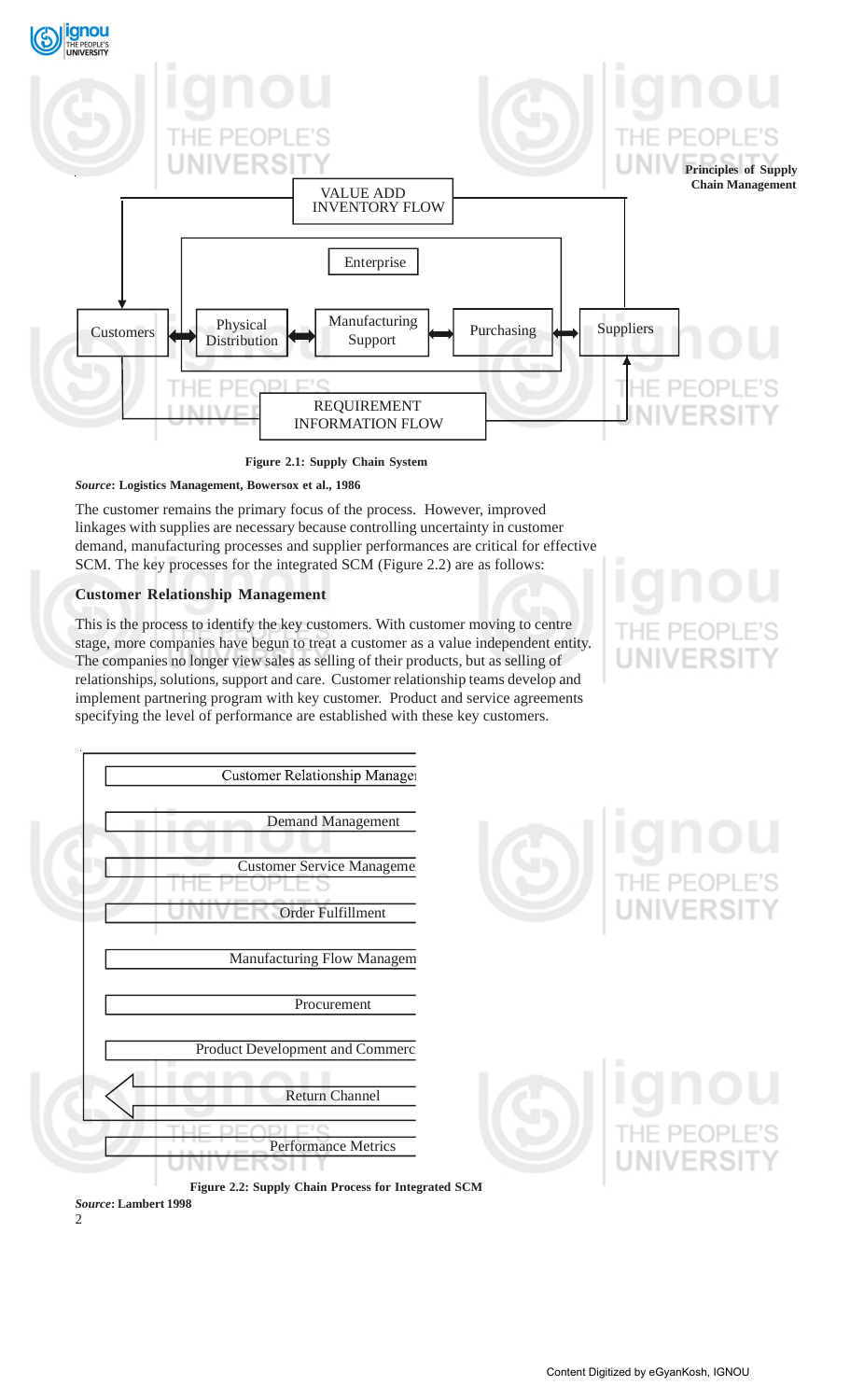



**Logistics and SCM: Overview**



Increased and intense competitions all around have made customer service as the key differentiator in a marketing system. Customer service provides the single source of customer information. It provides the customer with real time information on promised shipping dates and product availability. Customer service is a valuable business activity governing both resources and top management attention. Customer service is being offered in many forms such as post warranty support, fast repairs, speedy response to service calls from customers, easy availability of spares, qualified, competent and customer friendly technicians.

# **Demand Management**

HE PE( Customer demand in the form of irregular order pattern is the largest source of variability. Given this variability in customer ordering, demand management is a key to an effective SCM process. Manufacturers are moving from a push system to make to order mode, in such case predicting or forecasting demand is the key driver on which all of the supply related decision will depend. The demand management process must balance the customer's requirement with the firm's supply capabilities. A good demand management system uses point of sales and "key" customer data to reduce uncertainty and provide efficient information flows through out the supply chain.

# **Customer Order Fulfillment**

The key to effective SCM is to achieve high order fill rate. Order fill rate can be defined as % of order fulfilled before or on the due date set by the customer. Performing the order fulfillment process effectively requires integration of firms manufacturing, distribution and transportation plans.

# **Manufacturing Flow Management**

This functional area decides how production should be organized and managed. Traditionally production system uses push strategy but in a customer focus environment pull strategy is more effective. To implement pull system, manufacturing process must be flexible to respond to market changes. This requires the flexibility to perform rapid change over to accommodate mass customization; orders are processed on a just in time basis in minimum lot size. In a customer focused business world, production process has to optimize balance between customer satisfaction and efficiency.

# **Procurement**

Procurement is concerned with buying and movement of materials, parts or finished inventory from supplier location to manufacturing or assembly plants, warehouse or retail stores. Traditionally procurement is carried out on the basis of bid and buys system whereas in new integrated concept long-term partnerships are developed with core group of suppliers. Suppliers are involved at the early design stage which can lead to reduction in product development cycle times. For quick response to customer demand purchasing activities are carried out with rapid communication mechanism such as EDI and interest linkages. This reduces the cost and time on the transaction portion of the purchase.

# **Product Development and Commercialization**

In today's fast changing environment new products are life bloods of a company. For the firm to remain competitive it has to sharpen its product development times. This requires that customer and suppliers must be integrated into product development process.

# **Return Channel**

3 Managing the return channel as a business process offers the same opportunity to achieve a sustainable competitive advantage as managing the supply chain from an

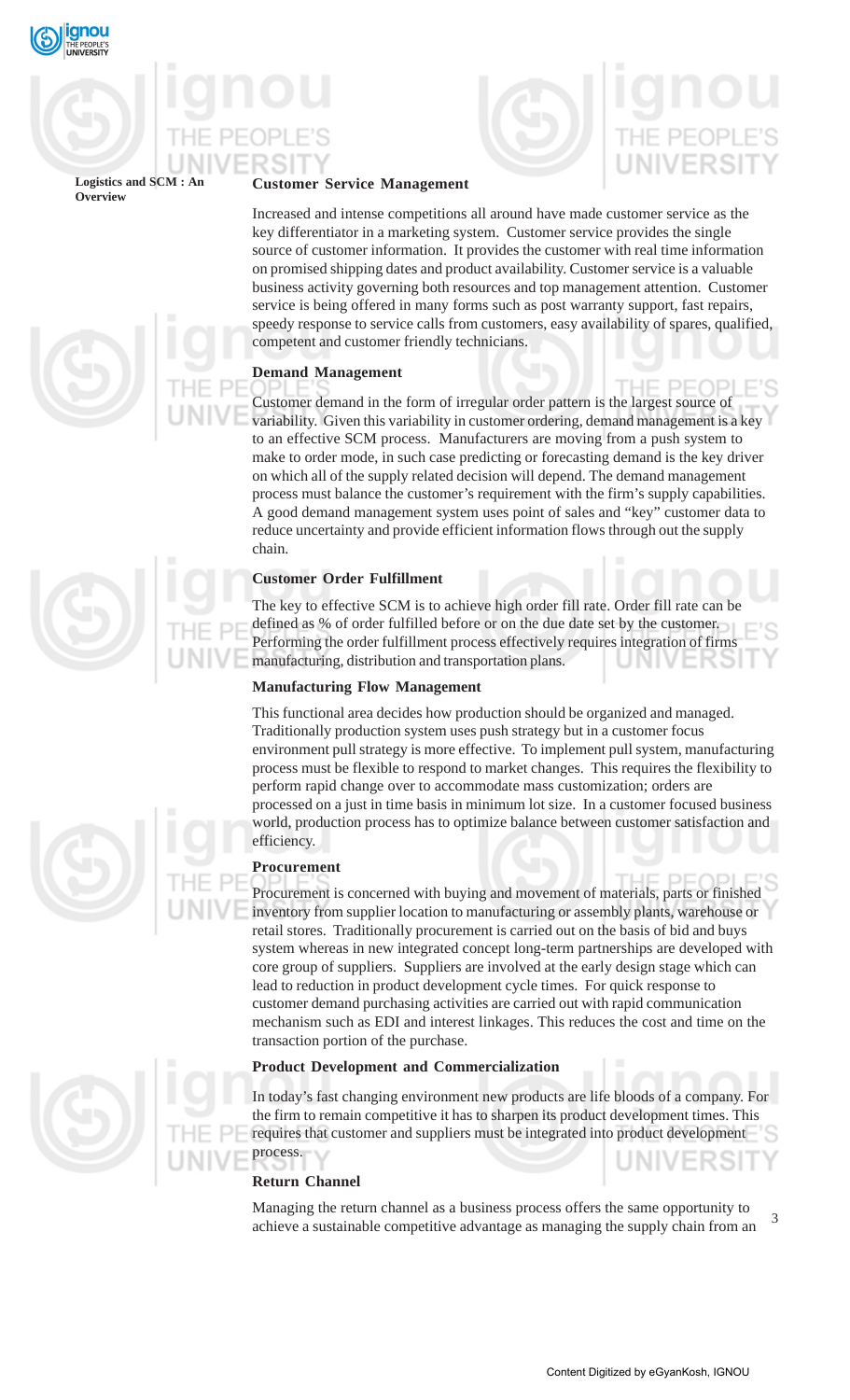



out-bound perspective. Effective process management of return channel enables the identification of productivity improvement opportunities and break through projects.

Focusing effort on improvement in key business process is the foundation of SCM philosophy. Thus the goals of these processes are to:

- a) Develop customer focused teams that provide beneficial product and service agreement to strategically significant customers
- b) Provide a permit of contact for all customers, which efficiently handle their inquiries.
- c) Continually gather, compile and update customer demand to match requirement with supply.
- d) Develop flexible manufacturing system that responds quickly to changing market conditions.
- e) Manage supplier partnership that allows for quick response and continuous improvement.
- f) Fill 100% of customer order accurately and on time
- g) Enhance profitability by managing the return channel (reverse logistics)

# **Activity 1**

Take the case of an organization where you are working or about which you know of and identify the key processes within that organization vis-à-vis those proposed by Lambert.

|                     | <u>alal lummu</u>               |  |
|---------------------|---------------------------------|--|
|                     |                                 |  |
|                     |                                 |  |
|                     |                                 |  |
|                     |                                 |  |
|                     |                                 |  |
|                     | THEIPEOPITE'S                   |  |
|                     |                                 |  |
|                     |                                 |  |
|                     | INIVEDSITY                      |  |
|                     |                                 |  |
|                     |                                 |  |
| $\bullet$ $\bullet$ | I OCIETICS MADIZETIMS IMTEDEAGE |  |
|                     |                                 |  |

# **2.3 LOGISTICS-MARKETING INTERFACE**

Traditionally logistics group assumed primary responsibility for warehousing, inventory and transportation within many organizations while marketing group is responsible for negotiation, promotion and selling. As neither group had responsibility for over all channel management, conflicts arose at the expense of overall organization goal. The organizations had realized that functional interdependence, not internecine conflicts, is the key to satisfy customer needs. Despite the realization by logistics and marketing manager that cooperation is essential marketers often criticize logistics department for being cost minimizers having no concern for customer needs while logistics department accuses marketers of chasing sale at any cost. Therefore it is essential that organizations identify area of agreement and potential conflict. Senior management must be keen to actively support cooperation between the two groups. This can be assisted by performance measurement that rewards cooperation and a spirit of interdependence that actively discourages parochial behaviour.



4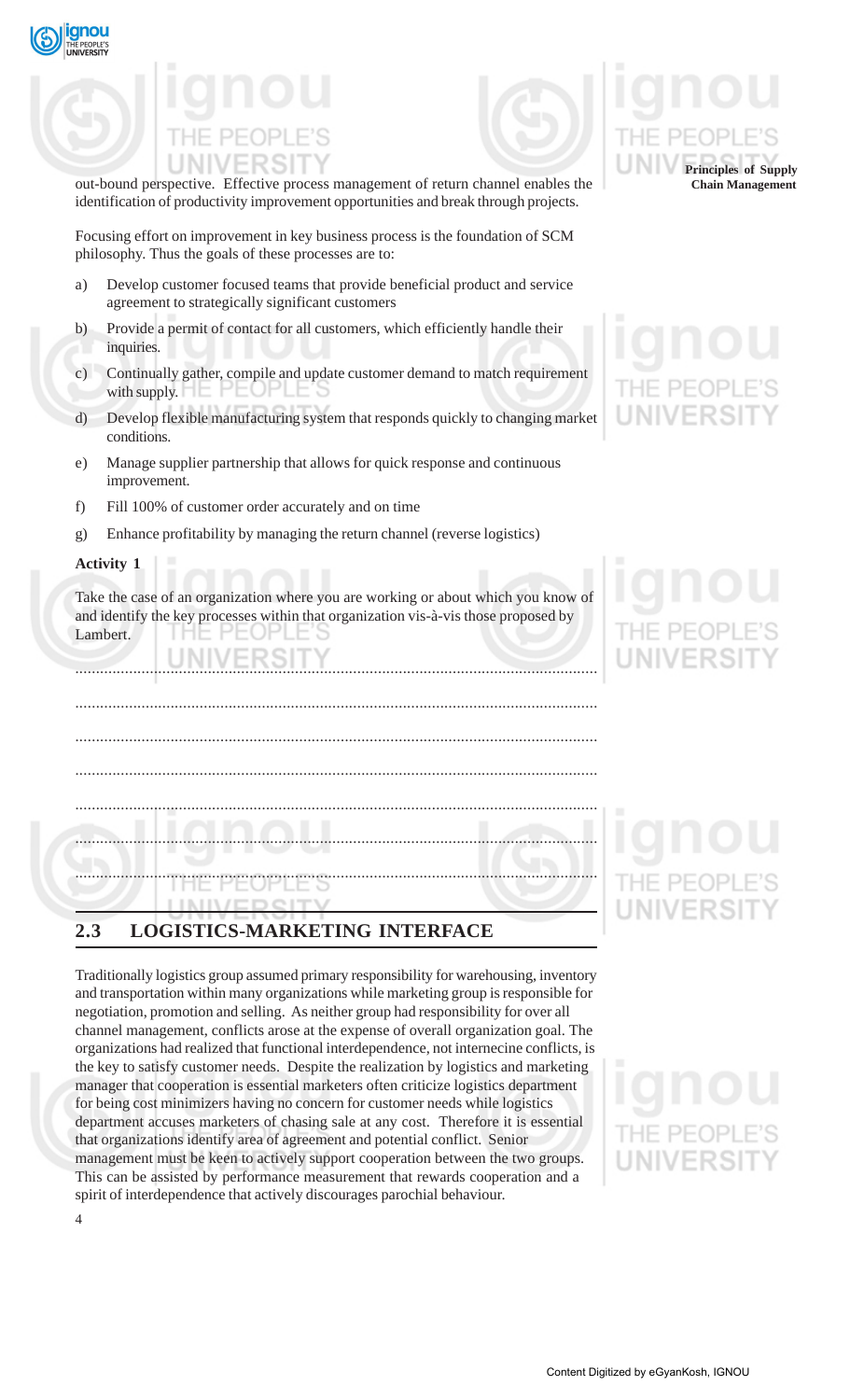

## Logistics and SCM : **Overview**



# **2.3.1 Logistics and Product Life Cycle**

Product life cycle (PLC) is a key marketing concept that affects the relationship between logistics and marketing. For different stages of PLC i.e., introduction, growth, maturity and decline, different level of logistics support is required by marketing. In the introduction and growth stage timely cost effective fulfillment of order is a major requirement in ensuring initial acceptance of the product. Later as sales slow down and the product moves into the maturity and decline stages, the company changes to trimming cost as the product faces stiff price competition and consequent pressure on margins. Hence there is need for a logistics manager to understand what marketing is trying to achieve with each product and what appropriate level of logistics support is required accordingly.

# **2.3.2 Areas of Logistics and Marketing Interaction**

In today's competitive environment organizations are utilizing the benefits of their established logistics/marketing interface to be competitive not in terms of product and price but also logistics services tailored to meet individual customer needs. These organizations are able to differentiate themselves from their competitors by offering a total service with logistics forming an essential part of the total value chain.

The major area of interaction between logistics and marketing includes (Gattorna 1995):

*Product Design*: This can have a major effect on warehouse and transportation utilization (and therefore costs).

- *Pricing***:** This is the means by which logistics services customer demand affects the overall cost of the product and in turn the organization's pricing policies.
- *Market and Sales Forecasts***:** Marketing forecasts will largely dictate the level of logistics resources needed to move products to customers.
- *Customer Service Policies***:** If marketing opts to offer a very responsive level of service to customer, logistics resources, in the form of facilities and inventory, will need to be very considerable.

• *Number and Location of Warehouses***:** This is one of the greatest areas of contention and can only be satisfactorily resolved if marketing and logistics develop the policy jointly.

- *Inventory Policies***:** This is another area of contention, as these decisions have a significant bearing on operational costs and the extent to which desired levels of customer service are achieved. It is another key area where policy should be developed jointly.
- *Order Processing***:** Responsibility for who receives customer's orders and the speed and efficiency with which they are processed has a major impact on operational costs and customer's perceptions of service levels. This is another area where joint policy-making is preferable.

• *Channels of Distribution***:** Decisions to deliver direct to the customer or through intermediaries will greatly influence the level of logistics resources required. As channels change, so will the resources required. Marketing should definitely consult with logistics when making channel decisions.

5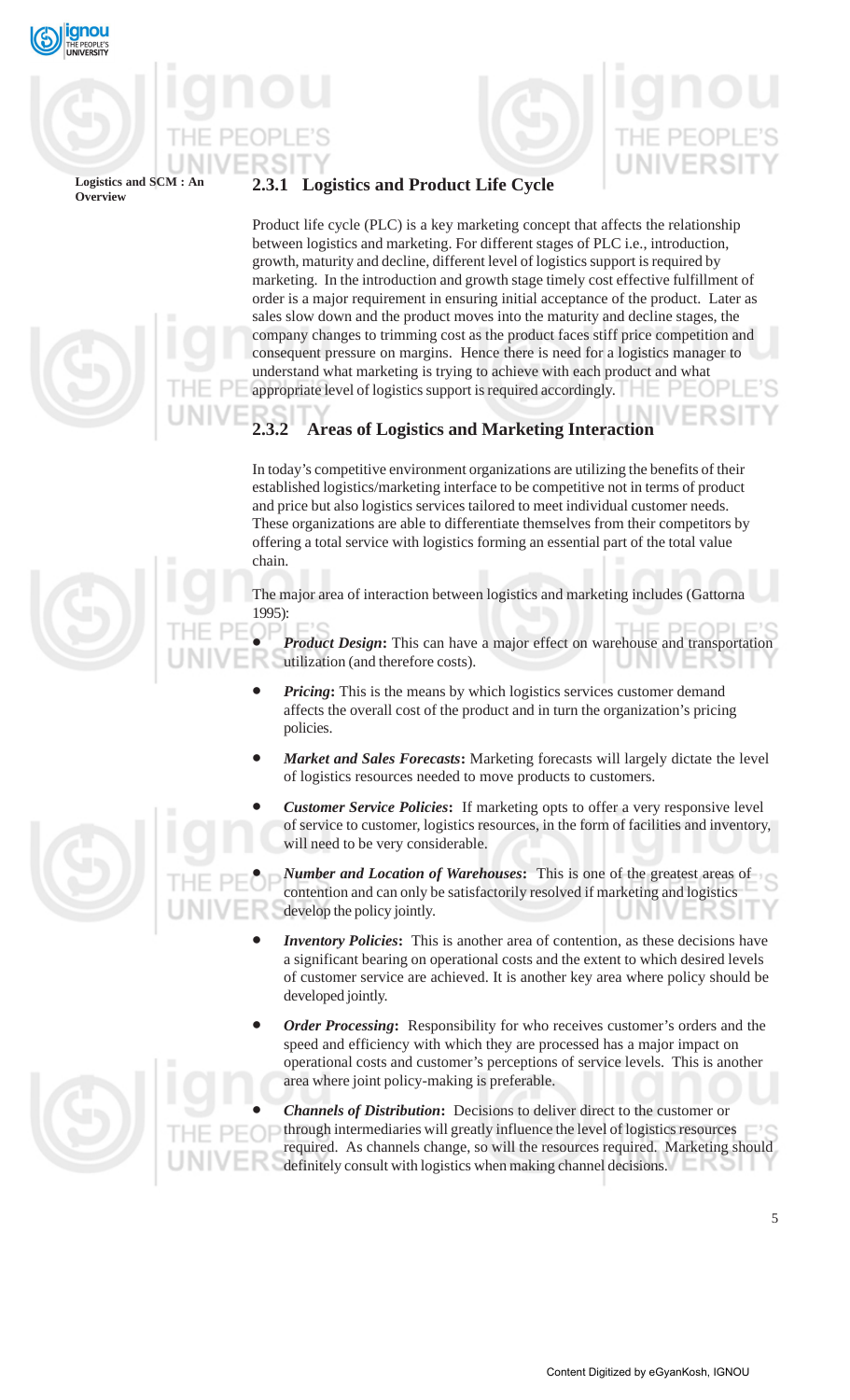

# **2.4 THE LOGISTICS-MANUFACTURING INTERFACE**

Manufacturing and logistics are interrelated so no one can be considered in isolation. Decisions made in these two areas commit the organization to relatively long-lasting cost structures and also determine the manner in which the business competes in its chosen markets.

To maintain its competitive position in a dynamic industry, the manufacturing and logistics functions must respond positively by considering the manufacturing/logistics network as whole and continuous improvement programmes coordinated across the various activities like delivery service, production priority control and purchasing to exploit the synergy available.

There are two fundamental competitive strategies, which every organization has to decide to remain unbeaten in the competitive environment. Cost leadership i.e., be the lowest-cost producer in the industry or meaningful differentiation i.e., to differ by competitor in some form, that can be in terms of service like delivery time, delivery reliability etc. or in terms of technical advantages like superior features, superior product etc. In new environment, where integration is the driver to achieve competitive advantage, organizations have evolved new approaches to develop interface between two functions. The differences in these perspectives are shown in Tables 2.1 and Table 2.2 when organizations decide to compete on the basis of cost leadership and differentiation respectively.

| <b>Basis for Competing: Lowest - Cost Competitor</b>        |                                                                                                                         |  |
|-------------------------------------------------------------|-------------------------------------------------------------------------------------------------------------------------|--|
| <b>Old Approach</b>                                         | <b>New Approach</b>                                                                                                     |  |
| Cost-reduction programmes                                   | Eliminate all non-value adding activities/procedures/<br>tasks etc                                                      |  |
| Reduce inventory                                            | Reduce the need to buy capacity by shortening<br>internal lead times                                                    |  |
| Trim 10% all budget allocations                             | Reduce the material conversion cost by simplifying<br>processes through integration and technology                      |  |
| Defer capital expenditure                                   | Emphasize product and process quality so as to<br>reduce costs associated with rework, breakdowns<br>etc.               |  |
| Emphasize control on expenses<br>particularly direct labour | Reduce need for inventory through superior planning<br>systems, shortened internal lead times; linking<br>processes etc |  |
| Which also results in:                                      | Which also results in:                                                                                                  |  |
| <b>Inadequate support</b>                                   | <b>Improved product performance</b>                                                                                     |  |
| Poor product quality                                        | <b>Reduced product variability</b>                                                                                      |  |
| Ageing equipment/processes                                  | <b>Improved flexibility</b>                                                                                             |  |
| <b>Poor customer service</b>                                | • Improved responsiveness to market                                                                                     |  |
| An image of being unreliable                                |                                                                                                                         |  |
| <b>Poor product availability</b>                            |                                                                                                                         |  |
| • Poor delivery service                                     |                                                                                                                         |  |

# **Table 2.1: Manufacturing / logistics approach when the basis for competing is cost leadership (Source: Gattorna 1995)**

VERSI

**Principles of Supply Chain Management**

# $PF($ **JIVERSI**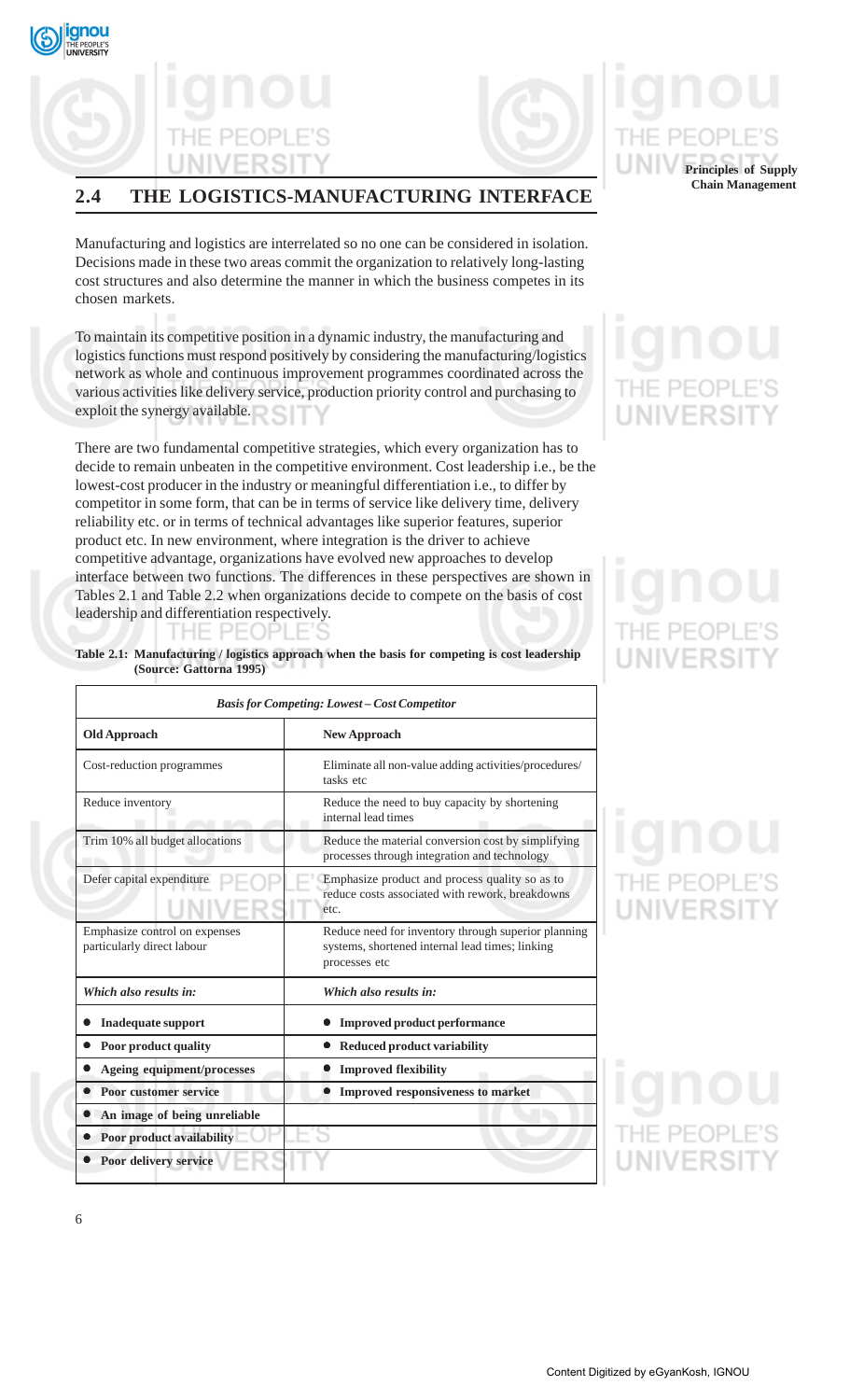

Logistics and SCM : **Overview**

**Table 2.2: Manufacturing / logistics approach when the basis for competing is differentiation (Source: Gattorna 1995)**

| <b>Basis for Competing: Product Availability and delivery time</b>                                                                |                                                                                                   |  |
|-----------------------------------------------------------------------------------------------------------------------------------|---------------------------------------------------------------------------------------------------|--|
| <b>Old Approach</b>                                                                                                               | <b>New Approach</b>                                                                               |  |
| Increase inventory to act as a buffer                                                                                             | Shorten internal lead times to improve responsiveness<br>to market                                |  |
| Increase number of branch warehouses                                                                                              | Emphasize schedule performance to ensure reliable<br>supply                                       |  |
| Increases capacity to provide flexibility                                                                                         | Emphasize product and process quality so as to<br>reduce delays caused by rework, breakdowns etc. |  |
| Release orders early to production                                                                                                | Utilize express transport and centralized distribution<br>to prevent misallocation of stock       |  |
| Emphasize production output                                                                                                       | Initial superior customer service and order entry<br>systems to enhance customer communication    |  |
| Which also results in:                                                                                                            | Which also results in:                                                                            |  |
| Higher costs                                                                                                                      | Lower costs                                                                                       |  |
| Negatives cause by the complexity of<br>the system and poor product quality<br>caused by emphasis on 'getting the<br>product out' | Improved product performance<br>Reduced product variability                                       |  |
| Long internal lead times caused by<br>early release of works orders to give<br>the plant 'plenty of time'                         | An image of reliability                                                                           |  |
| Stock-outs due to work order overload.<br>confused priorities and difficulty in<br>allocating stock to many warehouses            | Improved flexibility in volume and product mix                                                    |  |

Logistics link the manufacturing both from characteristics of inputs i.e., suppliers of raw materials and characteristics of market i.e., customers. For a given manufacturing organization there is a production/branch warehouse configuration, which satisfies most constraints or pressures imposed by the inputs or the markets. For effective operation of manufacturing/logistic interface there are two primary determinants i.e., Capacity and Location.

Capacity is related to location and logistics in the following way. First, production capacity must be matching in some sensible way to the market demand then in accordance with the production capacity matching is required for the logistics network i.e., procurement, storage, order entry and processing, outbound transport, branch warehouse and final customer delivery.

The capacity issues are very crucial decision and are required to change as per the market demand and demand locations. Short-term solutions can be capacity enhancement by overtime, second and third shifts, third party contracting, extension of the existing facility and long-term solution are additional facility in a new location or extensive capacity in new location. Short term decisions possess the least risk, and impact on the logistics network only in terms of the additional capacity requirement where as long term solution demand a re-evaluation of the manufacturing/logistics network not only in terms of the capacity of each component but also the strategic necessity and location of each facility (factory, warehouse) in terms of its contribution to the effectiveness of the total network. In other words, a change in location and capacity of any one facility requires a review of the location and capacities of all other facilities. Clearly, the issues involved in location, capacity and logistics are inextricably linked.



7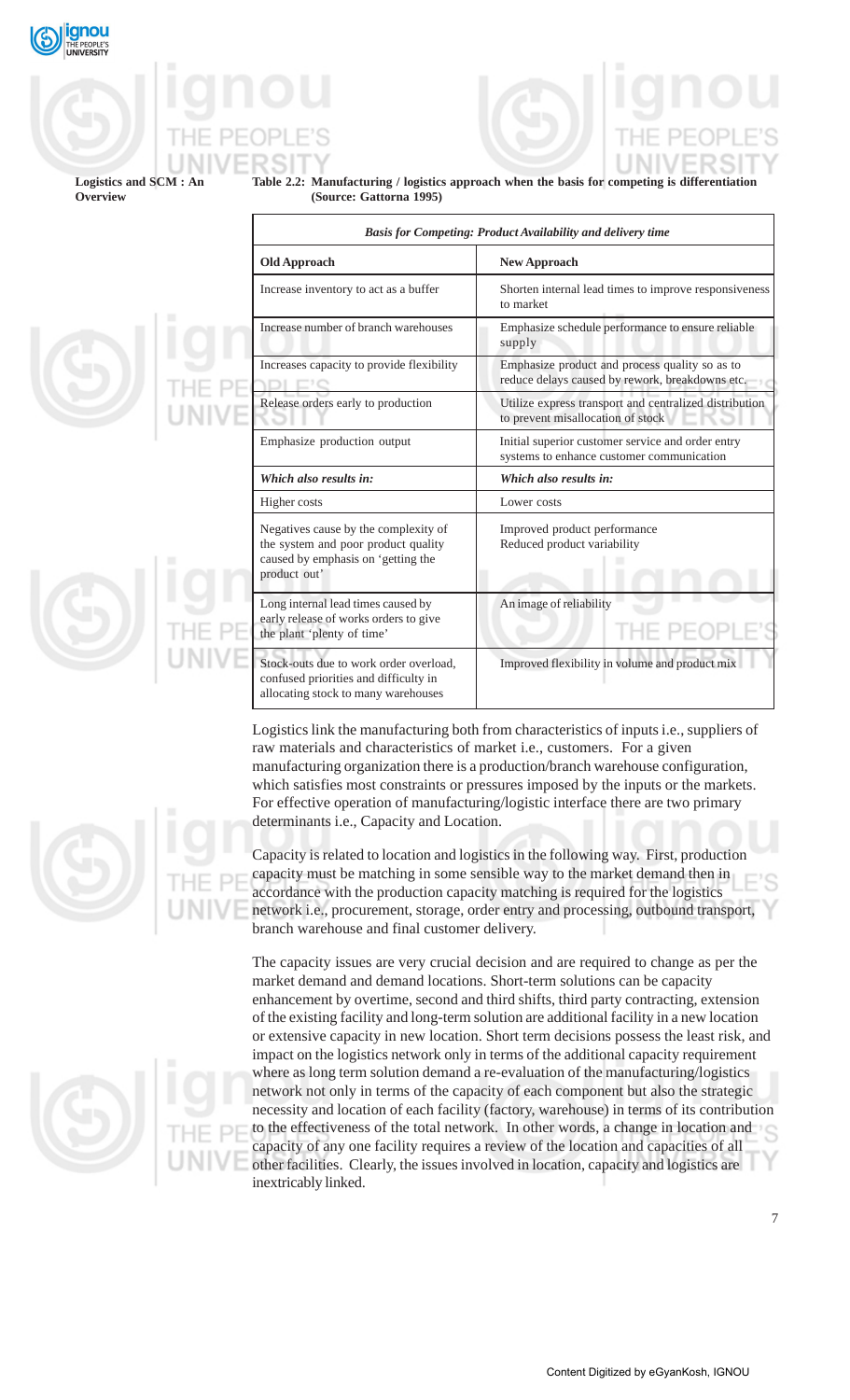



# **2.4.1 Customer Service Issues at the Logistics-Manufacturing Interface**

Customer service strategy is an on-going process of increasing both the quality and number of links between the manufacturing organization and the customer. The whole emphasis in today's service intensified businesses are to increase a series of both human and information based technological relationships between customer and the organization so that better customer services and satisfaction to the customer can be realized. The issues at the manufacturing/logistics interface for better customer service are as follows:

# **Demand Forecasting**

The general function of product forecasting in the short to mid term is to contribute to the process of ensuring the availability of stock for customers. This includes the use of distribution requirements planning (DRP) wherever appropriate. For the longer term, forecasting at the product group level is crucial for manufacturing capacity and flexibility decisions.

# **Customer and Supplier Oriented System**

Organizational systems will need to be directly related to the issues of how to bind the customer more tightly to the organization and how effectively integrate suppliers into the overall supply chain with the objective of enhancing customer service.

The systems installed by organizations will need the capability to formally link the customer in a form that benefits both parties. Systems will also be required to link with suppliers in a manner that gives meaning to the concept of strategic alliances. In a strategic alliance the supplier and the manufacturer agree to a relationship that goes beyond the normal commercial relationship such that each obtains synergistic benefits similar to that obtained by forward/backward integration but with least associated risks and negative attributes.

# **Plant Configurations**

The location, nature and operating performance of manufacturing facilities, central warehouses and branch warehouses impact heavily on both cost structure and service levels. In the longer term, and in conjunction with other factors (systems, supplies), the plant/branch configuration is a major structural input to reducing overall supply chain costs. When the links between manufacturer and customer and manufacturer and supplier are complete, a rethink of the logistics (supply chain) network from supplier through to customer will be required, for two reasons:

- Available technology, particularly information technology, will allow certain plant/branch configurations, previously ruled out, to be feasible.
- There will be an on-going need to reduce (in real terms) the cost of the network.

A key feature of this process will be the requirement of involving in an appropriate manner both customers and suppliers. This will be new ground for many organizations and will force a re-evaluation of values and mission in some circumstances.

# **Master Production scheduling**

The master production schedule (MPS) is an area where a number of parties (manufacturing, logistics, marketing, finance) have a vested interest. Often as not, though, it is done by one group in isolation from the others. In the operational sense the MPS is primarily concerned with stock availability within a set of constraints such as capacity. As such, it is the single instrument, which demonstrates the plan for:

8) Finished goods inventory levels **Principles of Supply Chain Management**

# **JNIVERSIT**